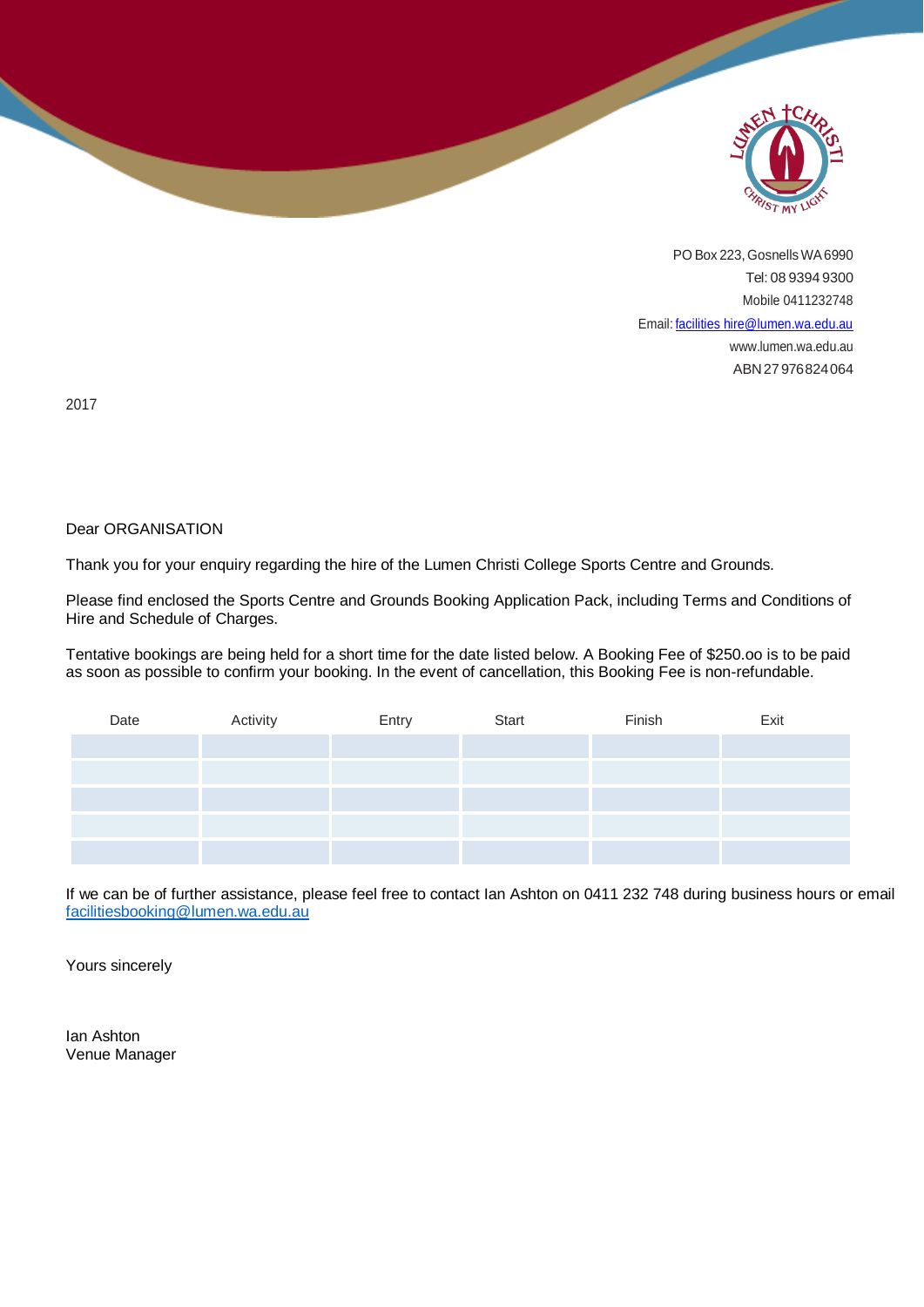

# **HIRE OF FACILITIES** SPORTS CENTRE AND GROUNDS APPLICATION

PO Box 223, Gosnells WA 6990 Tel: 08 9394 9300 Email: [lumen@lumen.wa.edu.au](mailto:lumen@lumen.wa.edu.au) [www.lumen.wa.edu.au](http://www.lumen.wa.edu.au/) ABN:27976824064

| ORGANISATION                                  |                                                                               |
|-----------------------------------------------|-------------------------------------------------------------------------------|
| <b>CONTACT PERSON</b>                         |                                                                               |
| <b>BUSINESS ADDRESS</b>                       |                                                                               |
| <b>CONTACT NUMBER</b>                         |                                                                               |
| <b>TYPE OF ACTIVITY</b>                       |                                                                               |
| <b>EXPECTED NUMBER OF</b><br>PEOPLE ATTENDING |                                                                               |
| DATE/SOF ACTIVITY                             |                                                                               |
|                                               |                                                                               |
| <b>CHARGES</b><br>(Centre)                    | \$80.00 per hour per side, Courts \$15 per hour each, Gymnasium \$25 per hour |
| (Grounds)                                     | \$50.00 per hour per pitch (AFL, Cricket, Rugby, Soccer, Cross Country)       |
| (Ancillary Area)                              | Classroom Spaces \$20 per hour                                                |
| <b>BOOKING FEE</b>                            | \$250.00 (Non Refundable if booking is cancelled)                             |
| <b>CLEANING</b>                               | \$80.00 per day/night (To Be Confirmed)                                       |

\*\*Please make cheques payable to LUMEN CHRISTI COLLEGE. Electronic Funds Transfer (EFT) is available by contacting the College.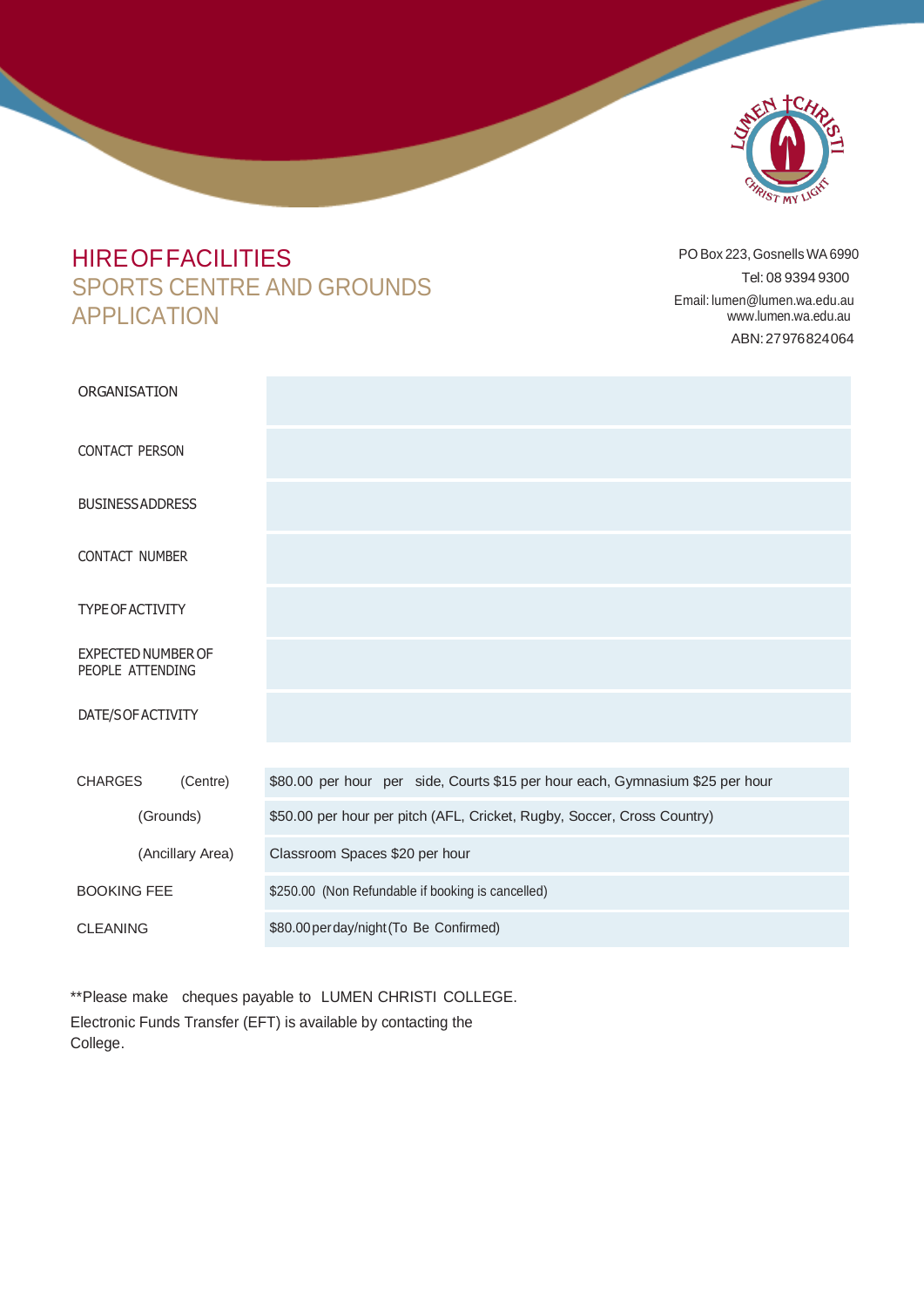I confirm that lam over the age of 18.

| . <b>.</b><br><b>DRIN</b><br>NAME<br>. |  |  |  |
|----------------------------------------|--|--|--|
|                                        |  |  |  |